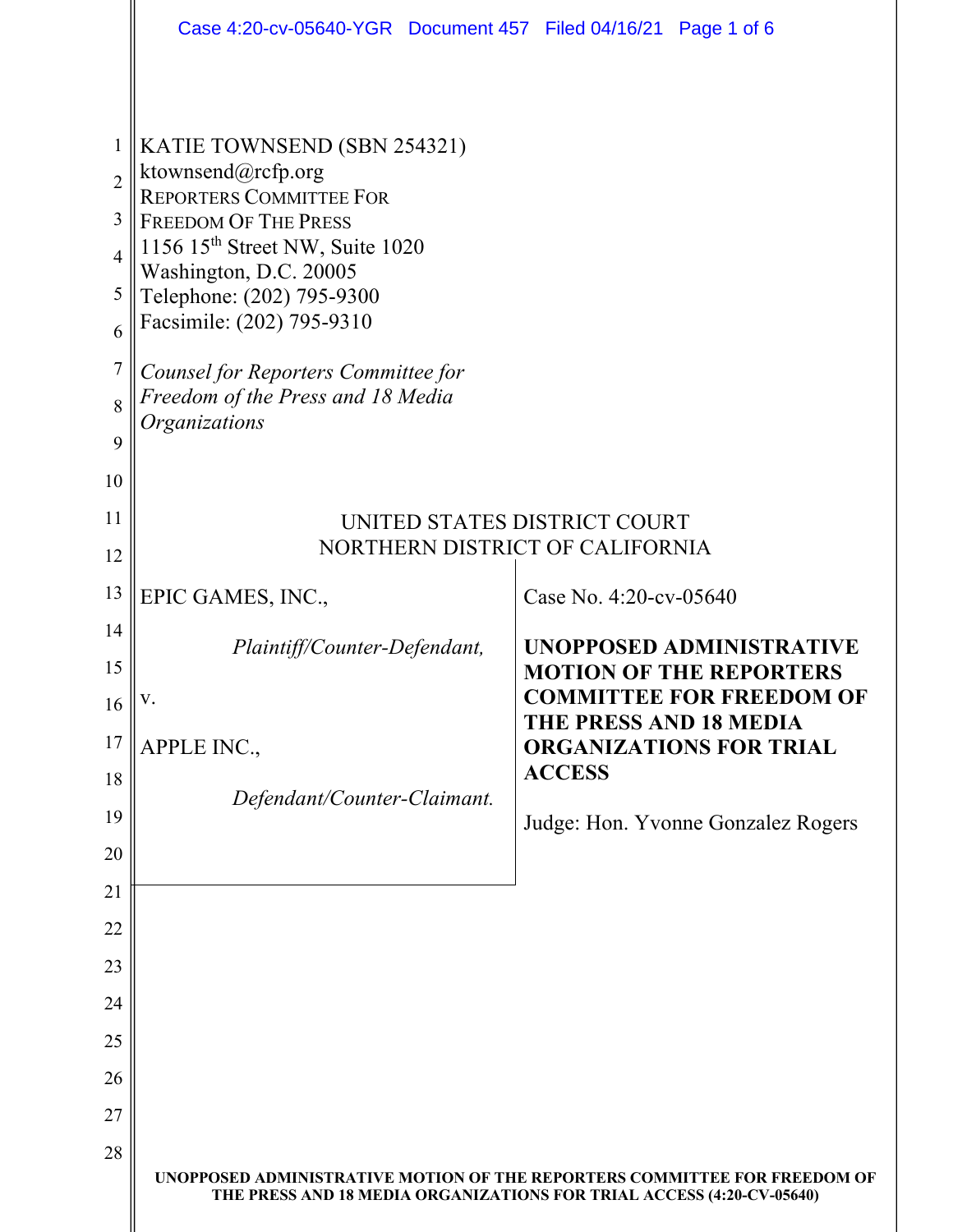1 2 3 4 5 6 7 8 9 10 The Reporters Committee for Freedom of the Press (the "Reporters Committee"), The Associated Press, The Atlantic Monthly Group LLC, Bloomberg L.P., The Center for Investigative Reporting (d/b/a Reveal), Dow Jones & Company, Inc., The E.W. Scripps Company, Gannett Co., Inc., The Information, KPIX-TV, MLex, National Journal Group LLC, National Press Club Journalism Institute, The National Press Club, The New York Times Company, POLITICO LLC, The Seattle Times Company, TEGNA Inc., and Vox Media, LLC (collectively, the "Media Coalition"), by and through undersigned counsel, hereby respectfully request access—in addition to telephonic access—for members of the news media to the bench trial scheduled to commence in the above-captioned matter on May 3, 2021.<sup>1</sup>

11 12 13 14 15 16 17 18 Specifically, the Media Coalition requests the following: (i) the designation of an overflow room within the Ronald V. Dellums Federal Building & United States Courthouse where a designated number of pre-authorized members of the news media can view the proceedings via closed-circuit broadcast and/or the designation of at least one seat in the courtroom for a pre-authorized pool reporter; and/or (ii) press and public access to the proceedings via Zoom. Further, the Media Coalition requests an order providing for the electronic distribution of exhibits used at trial as—or soon as practicable after—those exhibits are entered into evidence.

19 20 21 22 The trial in the above-captioned case, which is scheduled to begin May 3, 2021, is a matter of significant public interest. Indeed, it has already generated considerable news media coverage. *See, e.g.*, Emily Birnbaum and Alexandra S. Levine, *Apple and Epic Draw Battle Lines*, POLITICO (Apr. 9, 2021),

23

26 representing Defendant/Counter-Claimant in this case—is a member of the Reporters

27 28 Committee's Steering Committee. Undersigned counsel represents that, consistent with the Reporters Committee's ordinary practices, Mr. Boutrous has had no role on

behalf of the Media Coalition in connection with this Motion.

<sup>24</sup> 25  $<sup>1</sup>$  As set forth in more detail in the concurrently filed Declaration of Katie Townsend,</sup> neither Epic Games, Inc. nor Apple Inc. opposes this Motion. Theodore J. Boutrous, Jr. of the law firm of Gibson Dunn & Crutcher LLP—one of the attorneys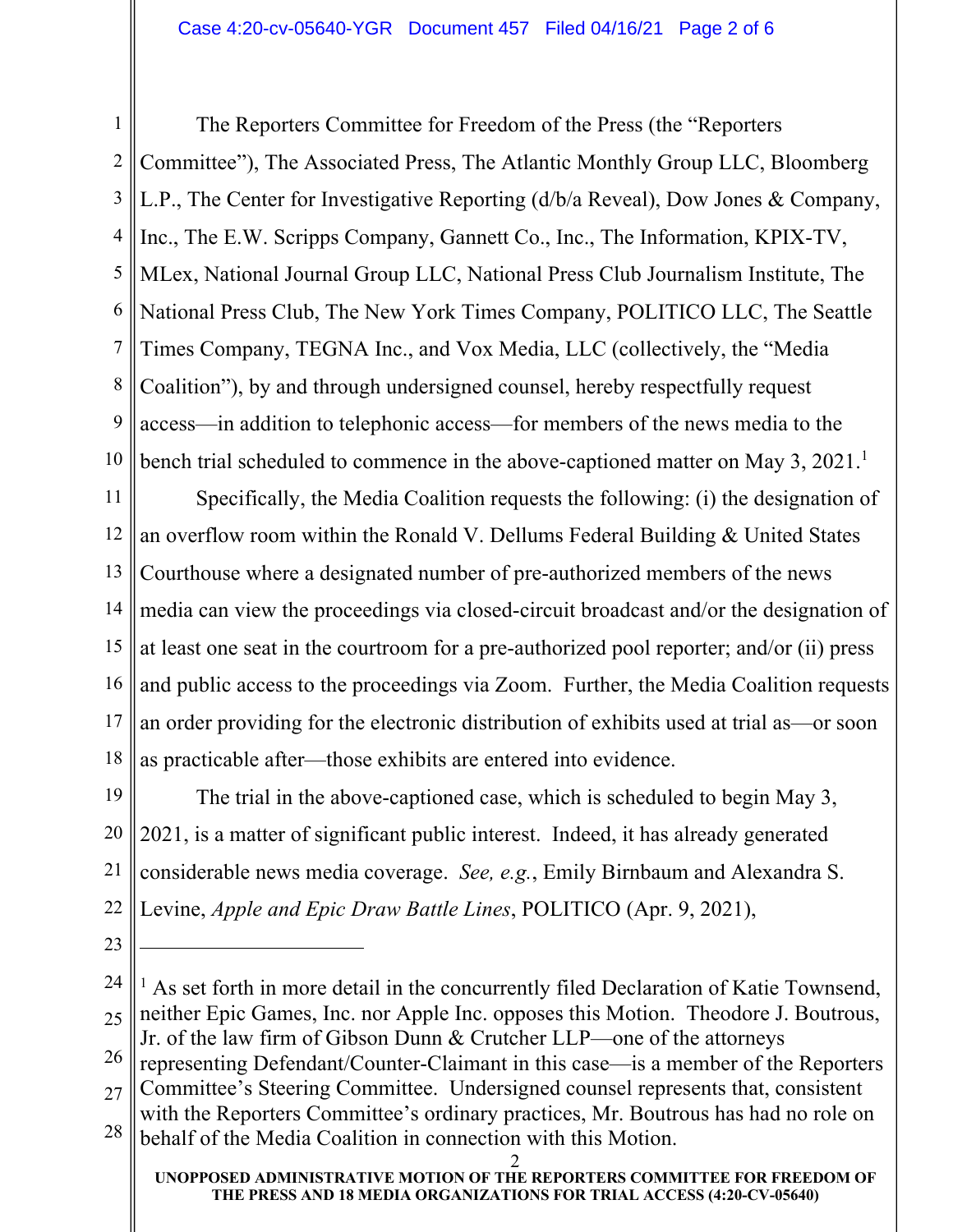1 https://perma.cc/YG87-XX6U; Russell Brandom, *Three Questions that Will Decide*  2 3 4 *Epic v. Apple*, The Verge (Apr. 8, 2021), https://bit.ly/3a9OZXX. And, but for the ongoing COVID-19 pandemic, members of the news media would be able to attend and cover the trial in person.

5 6 7 8 9 10 The COVID-19 safety protocols in the Northern District of California restrict access to the courthouse to only those "persons who have been authorized by a judge or the Clerk of Court"; those protocols state that "[m]embers of the press and public may access proceedings by teleconference or videoconference only." Safety Protocols for Northern District of California Courthouses (Updated October 1, 2020), U.S. District Court Northern District of California, https://perma.cc/9XAN-XJJ3.<sup>2</sup>

11 12 13 14 15 16 17 18 19 While the Media Coalition is mindful of the health and safety reasons for restricting access to the courthouse during the COVID-19 pandemic, such restrictions on the public's presumptive right to observe a civil trial must be no broader than necessary "to preserve higher values[,]" *Courthouse News Serv. v. Planet*, 750 F.3d 776, 793 n.9 (9th Cir. 2014), and should take into account the news media's ability to "function as surrogates for the public." *Richmond Newspapers v. Virginia*, 448 U.S. 555, 572–73 (1980). Indeed, "[w]hile media representatives enjoy the same right of access as the public, they often are provided special seating and priority of entry so that they may report what people in attendance have seen and heard." *Id.* 

20 21 22 23 24 Both public health considerations and the public's interest in access can be fully accommodated by pre-authorizing a designated number of journalists to enter the courthouse and designating an overflow room in which they can observe the proceedings via closed-circuit broadcast. If not logistically feasible, the Media Coalition respectfully requests that the Court permit at least one designated pool

25

26 **<sup>2</sup>** *See also* N.D. Cal. General Order No. 73 (Amended May 21, 2020); Notice

27 28 Regarding Press and Public Access to Court Hearings; Information on Observing Court Proceedings Held by Videoconference (last visited Apr. 13, 2021), https://perma.cc/K33H-4LJL.

**UNOPPOSED ADMINISTRATIVE MOTION OF THE REPORTERS COMMITTEE FOR FREEDOM OF THE PRESS AND 18 MEDIA ORGANIZATIONS FOR TRIAL ACCESS (4:20-CV-05640)** 3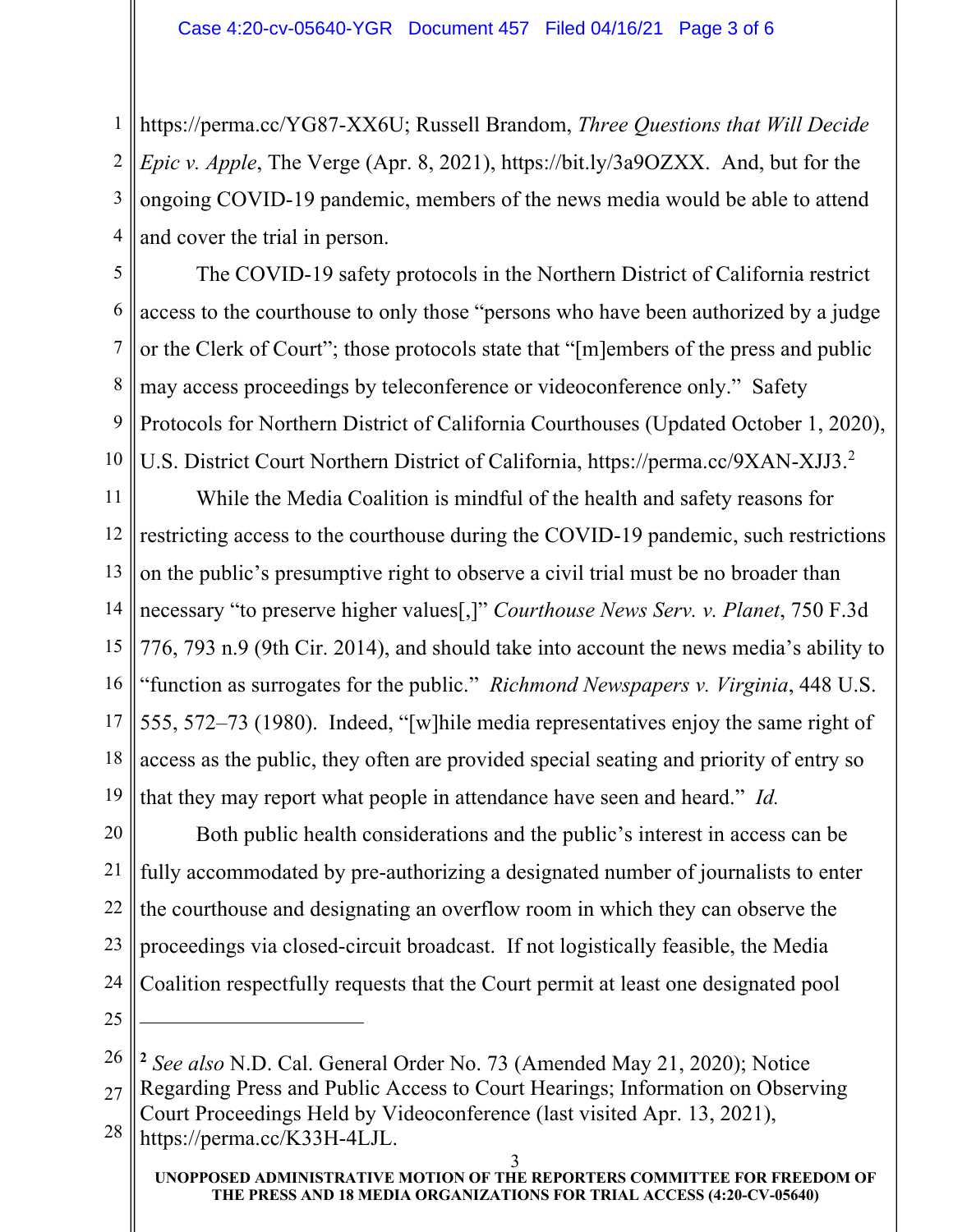1 reporter to attend proceedings, in person, each day of the trial.

2 3 4 5 6 7 8 In addition, or alternatively, the Media Coalition requests permission to observe the proceedings via Zoom. The Court has confirmed that it will be conducting at least portions of the trial via Zoom. *See* ECF No. 371 at 1–2; ECF 439 (quoting Mar. 1, 2021 Hrg. Tr. At 14:25–15:6). And, as such, the Court may provide a non-participant link to those Zoom proceedings for use by members of the news media and public. *See, e.g.*, Clerk's Notice Setting In-Courtroom Zoom Hearing, United States v. Nikulin, No. 16-cr-00440 (N.D. Cal. Jul. 1, 2020), ECF No. 241.

9 10 11 12 13 14 15 16 17 18 19 20 The Media Coalition is aware of the Court's statements that guidance by the Administrative Office of the United States Courts indicates that it is prohibited from offering press or public access to trial proceedings via Zoom. *See* ECF 439 ("'While Zoom has allowed us to provide access over and beyond what we have ever done . . . I cannot and, in fact, am not allowed to do that by the Administrative Office of the courts for purposes of evidentiary hearings, including trials.'") (quoting Mar. 1, 2021 Hrg. Tr. at 15:22–16–7); ECF No. 371 at 1 ("video access is not an option for evidentiary proceedings including trials."). However, the Media Coalition respectfully submits that the publicly available guidance from the Administrative Office does not preclude the Court from providing audiovisual access to civil evidentiary hearings or trials via Zoom.<sup>3</sup> And, in the months since that guidance was

<sup>4</sup> 21 22 23 24 25 26 27 28 <sup>3</sup> *See* United States Courts, *Judiciary Authorizes Video/Audio Access During Covid-19 Pandemic* (March 31, 2020), https://perma.cc/ANY4-4C5E ("[The Judicial Conference] . . . approved a temporary exception to the Conference broadcast/cameras policy to allow a judge to authorize the use of teleconferencing to provide the public and media audio access to court proceedings."). That Section 15002 of the Coronavirus Aid, Relief, and Economic Security Act (the "CARES Act") expressly addresses videoconferencing and teleconferencing for certain criminal proceedings—a necessity in light of the prohibitions found in Federal Rule of Criminal Procedure 53—should not be interpreted as a prohibition on the use of videoconferencing technology to provide public access to civil proceedings.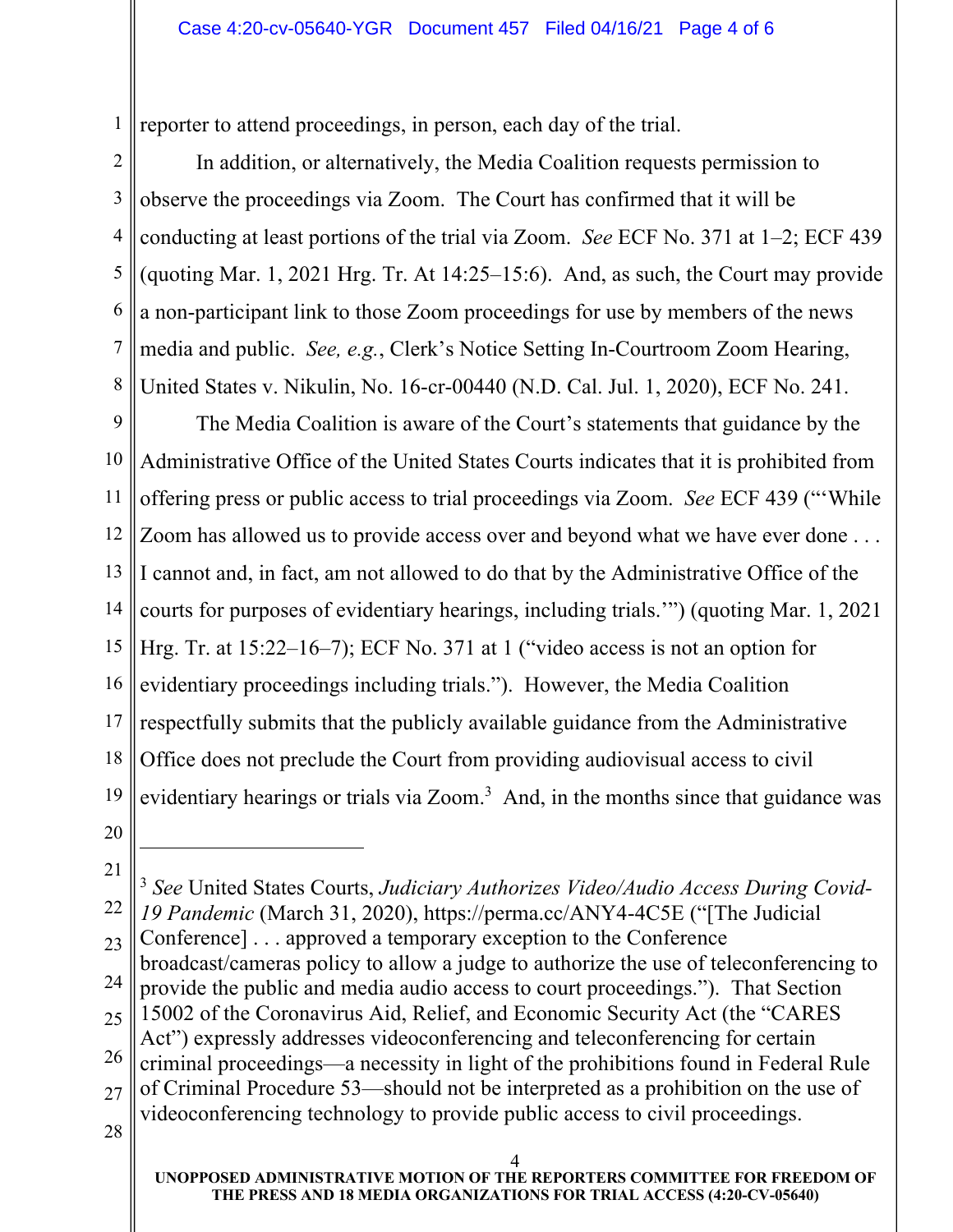1 || put into place, district courts conducting civil proceedings have provided press and 2 3 4 5 6 public audiovisual access via Zoom. *See, e.g.*, Notice Regarding Hearing via Zoom, *Hartford Courant Company, LLC v*. *Carroll*, No. 3:19-cv-01951-MPS (D. Conn. July 15, 2020) (providing public Zoom link to preliminary injunction hearing); Clerk's Notice Setting Zoom Hearing, *Perry v*. *Schwarzenegger*, No. 09-cv-02292-WHO (N.D. Cal. July 9, 2020) (providing public Zoom link to hearing). 4

7 8 9 10 11 12 13 14 15 Finally, in addition, in order to facilitate the ability of members of the press to report on the proceedings as fully as possible, the Media Coalition respectfully requests that the Court enter an order providing for exhibits to be made electronically available to the press as they are entered at trial, or as soon thereafter as is reasonably possible. *See, e.g.*, Order for the Parties to Accommodate the Press, The Apple iPod iTunes Antitrust Litigation, No. 05-cv-0037 (N.D. Cal. Dec. 4, 2014), ECF No. 951 ("To accommodate the press, counsel shall please place five copies of each admitted exhibit on the designated table outside of Courtroom 1 after trial adjourns each day, either in paper form or on five USB flash drives.").

16 17 18 19 In sum, the Media Coalition respectfully requests the Court enter an order providing additional access, as outlined above, for members of the news media to the trial set to begin on May 3. Counsel for the Media Coalition is willing to work with counsel for the parties to efficiently facilitate any such access the Court permits.

- 20
- 21
- 22

<sup>23</sup> 24 25 <sup>4</sup> To the extent the Court views audiovisual access via Zoom as being outside the scope of what is permissible under emergency COVID-19 access provisions, the Media Coalition respectfully requests that the Court consider a request for an audiovisual livestream of the trial under the auspices of the Cameras in the

<sup>26</sup> Courtroom Pilot Project. *See* Northern District of California, *Camera Pilot* 

<sup>27</sup> *Guidelines* (last visited Apr. 13, 2021), https://perma.cc/2J4D-VAR9; *see also*

<sup>28</sup> Northern District of California, *Cameras in the Court Room* at 1.c (Revised Sept. 15, 2016) https://perma.cc/H6VG-EME8.